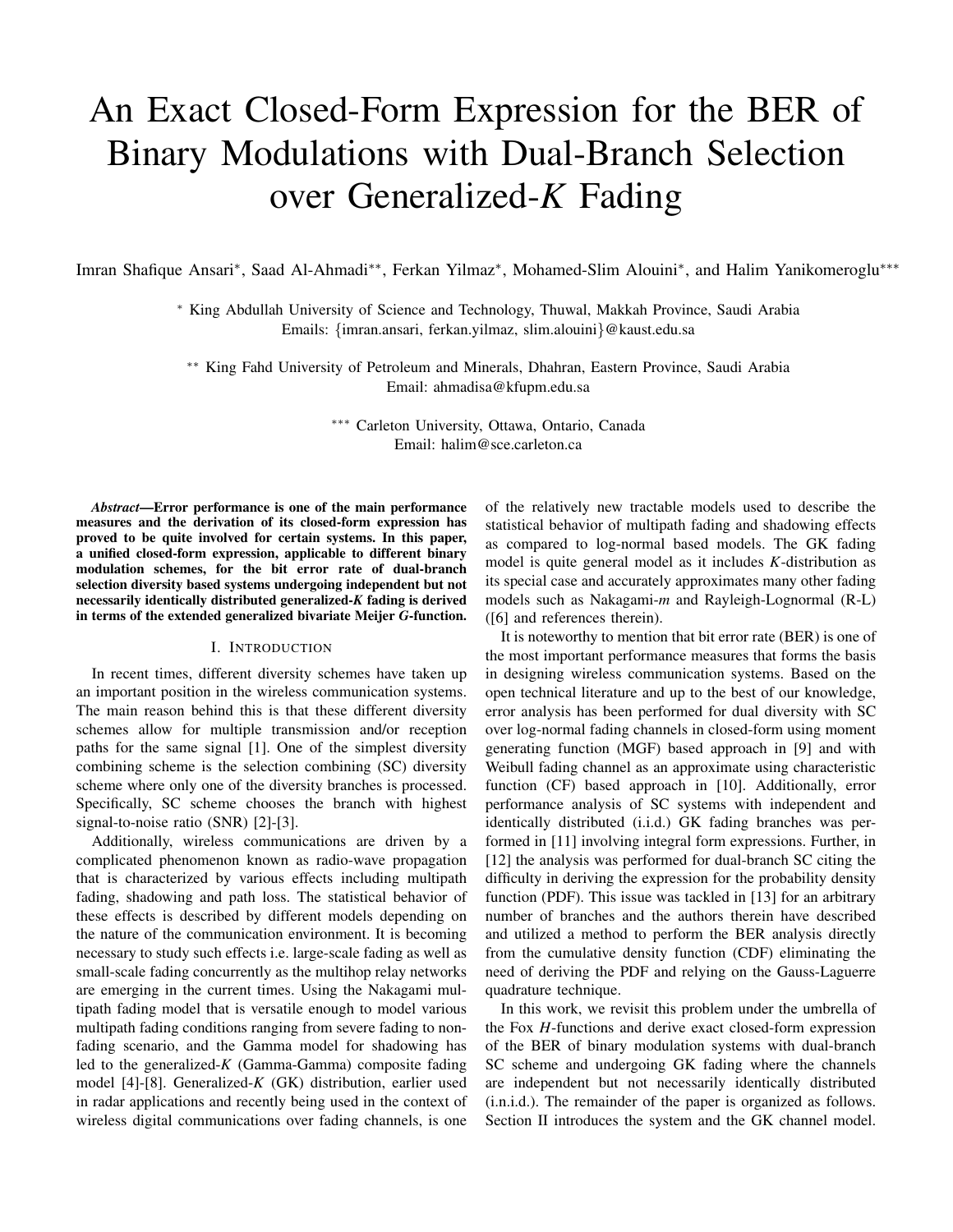Next, section III presents some statistical characteristics of GK fading channel model followed by the analytical BER analysis in section IV, and finally, section V discusses the results followed by summary the paper in section VI.

## II. THE GENERALIZED-*K* FADING SYSTEM AND CHANNEL MODEL

A SC based communication system with a source and a destination is considered with i.n.i.d. channels as follows

$$
Y = \alpha X + n,\tag{1}
$$

where *Y* is the received signal at the receiver end, *X* is the transmitted signal,  $\alpha$  is the channel gain, and  $n$  is the additive white Gaussian noise (AWGN). In a Nakagami multipath fading channel,  $\gamma = |\alpha|^2$  follows Gamma distribution; additionally, the shadowing component is also assumed to follow a Gamma distribution. Hence, the channel gains experience composite fading whose statistics follow a generalized-*K* distribution given by

$$
p_{\gamma}(\gamma) = \frac{2b^{m_m + m_s}}{\Gamma(m_m)\Gamma(m_s)} \gamma^{\frac{m_m + m_s}{2} - 1} K_{m_s - m_m}(2b\sqrt{\gamma}), \quad (2)
$$

where Γ(*·*) is the Gamma function as defined in [14, Eq. (8.310)], *m<sup>m</sup>* and *m<sup>s</sup>* are the Nakagami multipath fading and shadowing parameters, respectively. In (2)  $K_m(\cdot)$  is the modified Bessel function of the second kind and order *m*,  $b = \sqrt{\frac{m_m m_s}{\Omega_0}}$ , and  $\Omega_0$  is the mean of the local power. The parameters *m<sup>m</sup>* and *m<sup>s</sup>* quantify the severity of multipath fading and shadowing, respectively, in the sense that small values of *m<sup>m</sup>* and *m<sup>s</sup>* indicate severe multipath fading and shadowing conditions respectively, and vice versa. The instantaneous SNR of the  $n^{th}$  branch is given by  $\gamma_n = (E_b/N_0) x_n^2$  where  $x_n$ is the signal amplitude for the  $n^{th}$  branch,  $E_b$  is the average energy per bit and  $N_0$  is the power spectral density of the AWGN.

#### III. STATISTICAL CHARACTERISTICS

The PDF and CDF expressions of the GK random variables (RVs) can also be written in terms of Meijer *G*-function [14] as shown in the lemma given below.

*Lemma*: The PDF of a GK RV can be expressed in terms of Meijer-*G* function as

$$
p_{\gamma}(y) = \left(\frac{m_m m_s}{\Gamma(m_m)\Gamma(m_s)\Omega_0}\right)
$$
  
 
$$
\times G_{0,2}^{2,0} \left[ \left(\frac{m_m m_s}{\Omega_0}\right) y \middle| m_m - 1, m_s - 1 \right], y > 0.
$$
 (3)

*Proof:* We may use the fact that the PDF of the product of *N* independent Gamma RVs can expressed as a *H*-function PDF that is given by [15, Eq. (6.4.9)] as follows

$$
p(x) = \left(\prod_{i=1}^{N} \frac{1}{\theta_i \Gamma(k_i)}\right)
$$
  
 
$$
\times H_{0,N}^{N,0} \left[ \left(\prod_{1}^{N} \frac{1}{\theta_i}\right) x \right] (k_i - 1, 1), \dots, (k_N - 1, 1) \right], x > 0.
$$
  
(4)

Then, with  $N = 2$ , the GK PDF can be expressed as

$$
p(x) = \left(\frac{m_m m_s}{\Gamma(m_m)\Gamma(m_s)\Omega_0}\right)
$$
  
 
$$
\times H_{0,2}^{2,0} \left[ \left(\frac{m_m m_s}{\Omega_0}\right) x \middle| (m_m - 1, 1), (m_s - 1, 1) \right], x > 0.
$$
 (5)

Now by applying [15, Eq. (6.2.8)], the expression in (3) follows.

Further, substituting (3) in [16, Eq. (26)] and utilizing [15, Eq. (6.2.4)], the CDF of GK can be written as

$$
P_{\gamma}(\gamma) = \frac{1}{\Gamma(m_m)\Gamma(m_s)}
$$
  
 
$$
\times G_{1,3}^{2,1} \left[ \left( \frac{m_m m_s}{\Omega_0} \right) \gamma \middle| \begin{array}{c} 1 \\ m_m, m_s, 0 \end{array} \right], \gamma > 0,
$$
 (6)

where  $G[\cdot]$  is the Meijer G-function.

## IV. BER ANALYSIS

In SC combining scheme, the highest SNR branch is selected. In our case, for dual-diversity, the SNR, *γsc*, is given by

$$
\gamma_{sc} = \max(\gamma_1, \gamma_2). \tag{7}
$$

The CDF of *γsc* is given by

$$
F(\gamma_{sc}) = Pr(\max(\gamma_1, \gamma_2) \le \gamma_{sc}) = \prod_{n=1}^{2} F_{\gamma_n}(\gamma_{sc}).
$$
 (8)

The BER for SC is given by

$$
P_e = \int_0^\infty P_e(\epsilon|\gamma_{sc}) f_{\gamma_{sc}}(\gamma) d\gamma_{sc} = \int_0^\infty P_e(\epsilon|\gamma_{sc}) dF(\gamma_{sc}),
$$
\n(9)

where  $P_e$  ( $\epsilon | \gamma_{sc}$ ) is the conditional error probability (CEP) for the given SNR. A unified CEP expression for coherent and non-coherent binary modulation schemes over an AWGN channel is given in [17] as

$$
P_e\left(\epsilon|\gamma_{sc}\right) = \frac{\Gamma(p, q\gamma_{sc})}{2\Gamma(p)},\tag{10}
$$

where  $\Gamma(\cdot, \cdot)$  is the complementary incomplete gamma function [14, Eq.  $(8.350.2)$ ]. The parameters p and q in (10) account for different modulation schemes. For an extensive list of modulation schemes represented by these parameters, one may look into [18]. Now, applying integration by parts in (9), we get

$$
P_e = P_e \left( \epsilon |\gamma_{sc} \rangle F(\gamma_{sc})|_0^{\infty} - \int_0^{\infty} F(\gamma_{sc}) dP_e \left( \epsilon |\gamma_{sc} \rangle . \right) \tag{11}
$$

The first term goes to zero using [19, Eq. (6.5.3)]. Further, substituting  $(10)$  into  $(11)$  and using  $[19, Eq. (6.5.25)]$ , the average BER can be written as

$$
P_e = \frac{q^p}{2\Gamma(p)} \int_0^\infty \exp(-q\gamma_{sc}) \gamma_{sc}^{p-1} F(\gamma_{sc}) d\gamma_{sc}.
$$
 (12)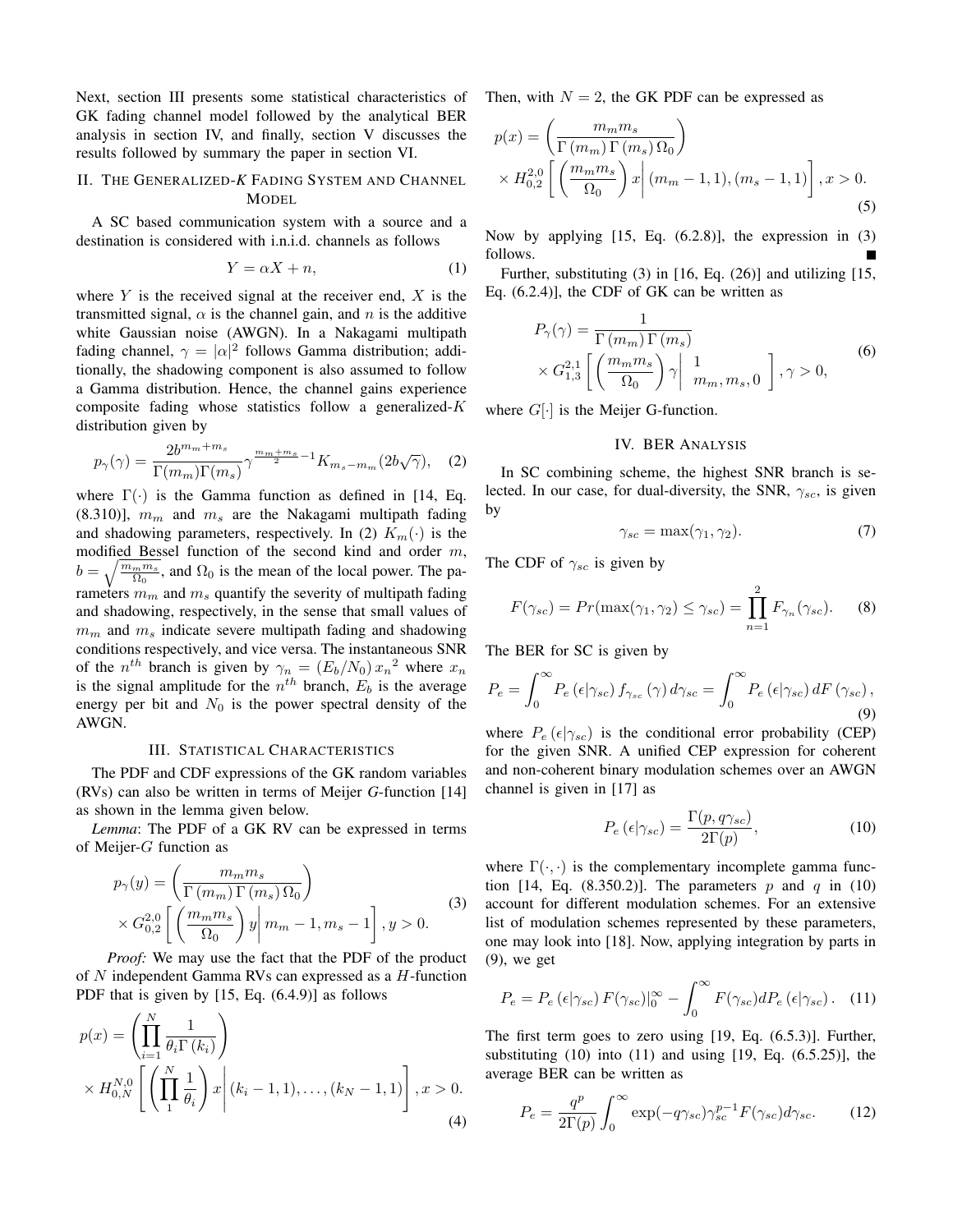Substituting (8) in the above obtained expression, we get

$$
P_e = \frac{q^p}{2\Gamma(p)} \int_0^\infty \exp(-q\gamma_{sc}) \gamma_{sc}^{p-1} \prod_{n=1}^2 F_{\gamma_n}(\gamma) d\gamma_{sc}.
$$
 (13)

Note that the integrand in (13) involves the product of the two independent Meijer *G*-functions which can be expressed in terms of extended generalized bivariate Meijer *G*-function (EGBMGF) which was introduced in [20] and whose Mathematica® implementation is given in Table II of [21].

Using [20], we obtain the product of the CDFs present in the above expression in terms of EGBMGF as

$$
\prod_{n=1}^{2} F_{\gamma_n}(\gamma) = F_{\gamma_1}(\gamma) F_{\gamma_2}(\gamma) =
$$
\n
$$
\kappa_1 S \begin{bmatrix} 0,0 \\ 0,0 \\ 1,2 \\ 0,1 \\ 1,2 \\ 0,1 \end{bmatrix} \begin{bmatrix} -; \\ -; \\ 1; \kappa_2 \\ 1; \kappa_3 \\ 1; \kappa_3 \end{bmatrix} \begin{bmatrix} (\kappa_4) \gamma \\ (\kappa_5) \gamma \\ (\kappa_5) \gamma \\ \end{bmatrix},
$$
\n(14)

where  $S[\cdot]$  is the EGBMGF as given in [20, Eq. (2.1)],  $\kappa_1 = \frac{1}{\Gamma(m_{m_1})\Gamma(m_{s_1})\Gamma(m_{m_2})\Gamma(m_{s_2})}, \ \kappa_2 = m_{m_1}, m_{s_1}, 0, \ \kappa_3 =$  $m_{m_2}, m_{s_2}, 0, \kappa_4 = \frac{m_{m_1} m_{s_1}}{\Omega_{\odot}}$  $\frac{m_1 m_{s_1}}{n_0}$ , and  $\kappa_5 = \frac{m_{m_2} m_{s_2}}{n_{o_2}}$  $\frac{n_2m_{s_2}}{\Omega_{o_2}}$ .

Now, substituting  $(14)$  into  $(13)$ , then using the useful identity presented in [20, Eq. (2.1)] and then performing additional manipulations, we get the desired closed-form expression for the average BER as

$$
P_e = \frac{\kappa_1}{2\Gamma(p)} S \begin{bmatrix} 1, 0\\ 0, 0\\ 1, 2\\ 0, 1\\ 1, 2\\ 0, 1 \end{bmatrix} \begin{bmatrix} p\\ 1; \kappa_2\\ 1; \kappa_3\\ 1; \kappa_3 \end{bmatrix} \begin{bmatrix} \frac{\kappa_4}{q} \end{bmatrix} . \quad (15)
$$

## V. RESULTS AND DISCUSSION

The numerical results for BER of SC scheme with dualdiversity over i.n.i.d. GK fading channels are presented in this section.

To our best knowledge, the EGBMGF is not available in standard mathematical packages. As such, we use our own efficient Mathematica® implementation of this function given in Table II of [21] in order to offer numerical results based on (15). With this implementation, the EGBMGF can be evaluated fast and accurately. This computability, therefore, has been utilized for different digital modulation schemes and is employed to discuss the results in comparison to respective Monte Carlo simulation outcomes.

The average SNR per bit in all the scenarios discussed is assumed to be equal. In addition, different digital modulation schemes are represented based on the values of *p* and *q* where  $p = 0.5$  and  $q = 1$  represents binary phase shift keying (BPSK),  $p = 1$  and  $q = 1$  represents differential phase shift keying (DPSK) and binary frequency shift keying (BFSK) is represented by  $p = 0.5$  and  $q = 0.5$ . In Monte Carlo

simulations, the GK fading channel was generated by the product of two independent gamma RVs.

We observe from Fig. 1 that this implemented computability of EGBMGF provides a perfect match to the MATLAB simulated results and the results are as expected i.e. the BER increases as the shadowing effect increases (i.e. value of *m<sup>s</sup>* decreases) while keeping multipath fading constant at  $m_m = 1$ . The figure shown here represents BPSK. Its important to note here that these values for the parameters were selected randomly to prove the validity of the obtained results and hence specific values based on the standards can be used to obtain the required results.



Fig. 1. Average BER of BPSK over i.i.d. GK fading channels with dualbranch SC ( $m_m = 1$  and varying  $m_s$ ).

Furthermore, to demonstrate the case that the results presented in this section also handle the presence of i.n.i.d. GK channels, following Fig. 2 presents the different modulation schemes with different effects of multipath fading and shadowing on both their channels. The values utilized for multipath fading and shadowing were as follows;  $m_{m_1} = 1$ ,  $m_{m_2} = 2$ ,  $m_{s_1} = 0.5$ , and  $m_{s_2} = 4$ . It can be seen that, as expected, BPSK outperforms the other modulation schemes and BFSK and DPSK perform in similar fashion at lower SNR whereas as the SNR increases DPSK performs better than BFSK.

Similar results for any other values of  $m'_m s$  and  $m'_s s$  can be observed for the exact closed-form BER for dual-diversity i.n.i.d. GK channels presented in this work.

#### VI. CONCLUDING REMARKS

An exact closed-form expression for the BER performance of different binary modulations with dual-branch SC scheme over i.n.i.d. GK fading was derived. The analytical calculations were done utilizing a general class of special functions, specifically, the EGBMGF. In addition, this work presents numerical examples to illustrate the mathematical formulation developed in this work and to show the effect of the fading and shadowing severity and unbalance on the system performance.